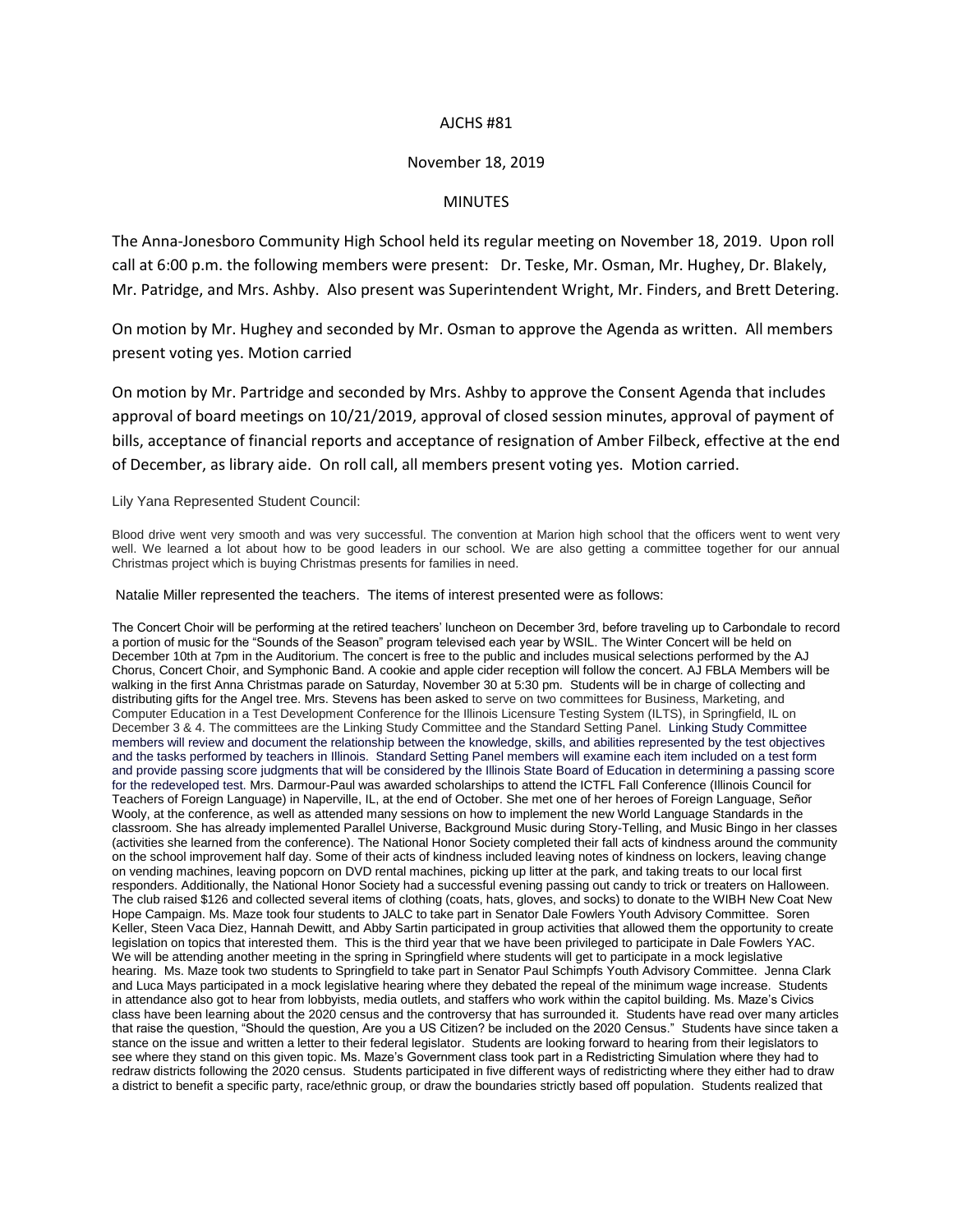the drawing of boundaries can be quite difficult. The Art Club will have a table at the VFW Expo on November 30th. Students will be selling wreaths, painted bottles, and will have ceramics that are free to the public.

November 18th-22nd is American Education Week. FCCLA students and Senior Beta Club members are hosting a Secret Student Appreciation Week. Teachers have a secret student who will be getting them small gifts during the week. The teachers will find out who their student is Friday morning at a breakfast in the cafeteria being prepared by Mrs. Cleghorn's classes. The Culinary Arts classes have been extremely busy. I was able to send eight students to Lincoln school to help serve cinnamon rolls that the students made and donated to our Veterans for the Veteran's Day program that Tammy Smith puts on each year. We catered the football banquet and have the volleyball banquet to cater this Wednesday. We will be preparing desserts for the judges and parents that are helping with musical auditions this week. We are also making cinnamon rolls and breakfast casseroles for the teacher/student breakfast this Friday. We have been asked to prepare food for the girls and boys basketball concession stand this season. We are also baking cookies for Hadley's Haven Home Tour again this year. Wildcat T's donated the supplies for the Veteran's Day Program and will be donating the supplies for Hadley's Haven Home Tour Cookies too. AJCHS School Counseling Program Presentation. On average this fall, Mrs. Miller and Mrs. Walls spent 42.5% of their time on direct student services, 28.5% of their time on indirect student services, 19% on program management, and 10% on non-school counseling related tasks. These numbers will change significantly in the spring when we are working on scheduling and test coordination. Program highlights:

- Individual counseling: both counselors see students for individual counseling on social and emotional issues as needed.
- Group counseling: Mrs. Walls ran a Girls' Group last year for girls struggling with social issues. This year we will both be running groups focused on developing resiliency skills, and are bringing in the Fellowship House to run a group for students struggling with addiction or who deal with addiction in their living environments.
- Classroom guidance: We organize Freshman Academy, a four week course for freshmen focusing on mental health and post-secondary planning. We also visit classrooms at other grade levels to teach lessons on a variety of topics, and will be partnering with Mrs. Chamness to co-teach mental health topics in health class.
- Crisis counseling: both counselors see students for crisis counseling as needed and refer to the appropriate outside services.
- Referrals: both counselors identify students more appropriately served by long-term counseling through outside agencies and make referrals as needed.
- Advisement: both counselors advise all students on their caseloads on academic performance and post-secondary planning at least once per school year.
- Expert speakers: We organize visits from college and military recruiters, union representatives, and financial aid experts regularly throughout the school year. So far this year we've had 15 college/program reps, 2 unions, 3 military branches...
- Parent Workshops: We organized two parent workshops so far focusing on financial aid and NCAA compliance. Experts from universities were brought in for both presentations.
- Field trips: We organized a college campus tour to McKendree and SIUE for students this year, and plan to make it a yearly experience. We also take students to SIU Day, Shawnee Senior Day, college fairs at both SEMO & SIU, Shawnee CTE Day, and miscellaneous post-secondary planning opportunities as they arise.

The Counseling Office is also responsible for: NCAA Eligibility Center portal maintenance

- ISBE State Reporting
- Both master and student schedule generation, including schedule changes and balancing courses (on-going tasks)
- ACT test coordination
- IL State Testing coordination (SAT, PSAT 10, PSAT 8/9)
- Accuplacer testing
- Dual credit coordination and compliance
- Homeless Liaison

Brian Meyer gave a technology report.

Mr. Finders reported on SAT and Transitional Math.

Principal Detering reported on the cafeteria, enrollment, discipline, Illinois State Scholars, and the Parent Teacher Conferences.

Superintendent Wright presented on District Vision Team meeting. He discussed another round of state maintenance grants that may be coming out soon and presented possible projects to be done for the coming summer.